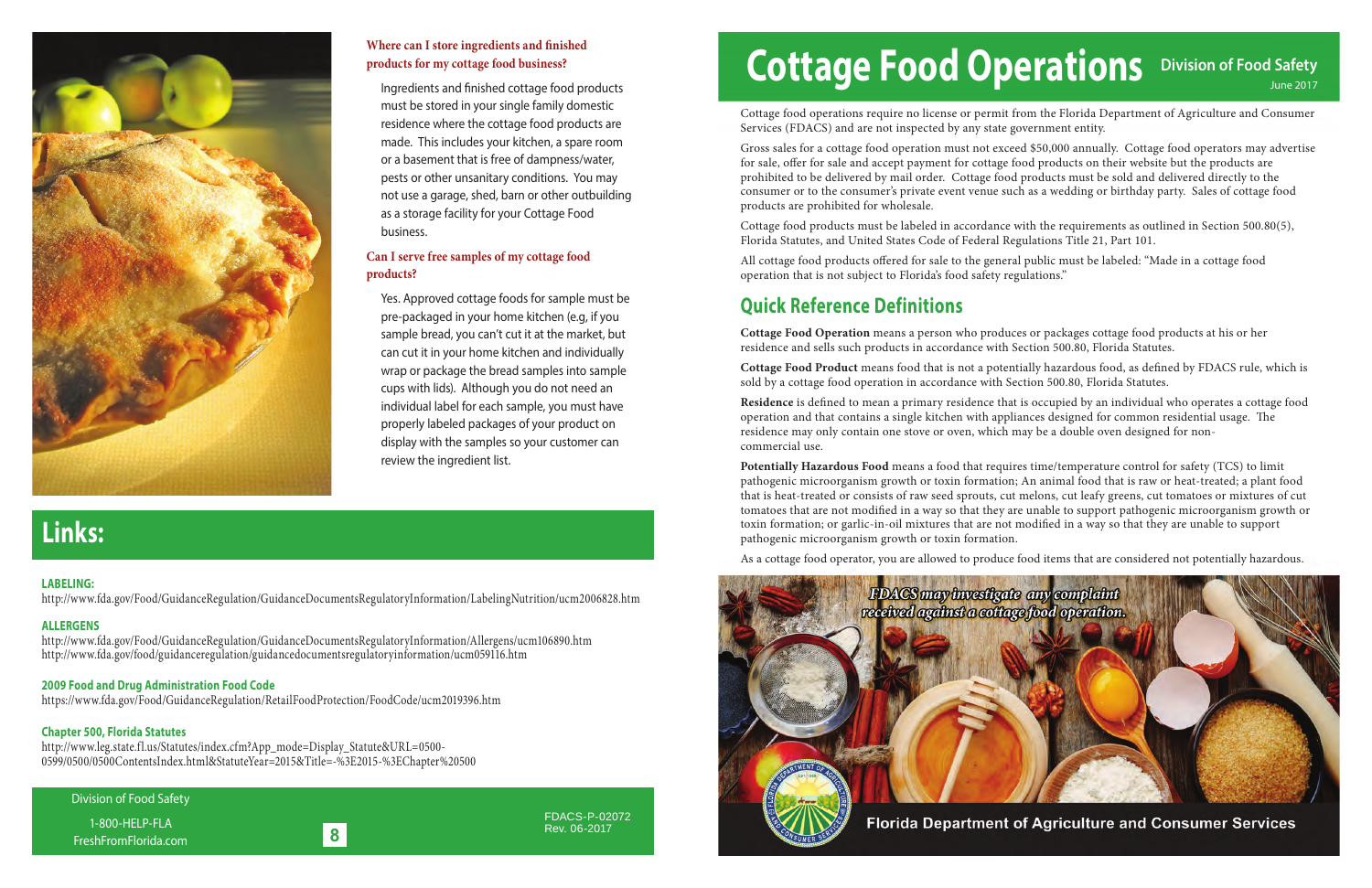### **What Types of Cottage Foods Can I Produce?**

**Loaf breads, rolls, biscuits**

**Cakes, pastries and cookies**

**Candies and confections**

**Honey** 

**Jams, jellies and preserves**

**Fruit pies and dried fruits** 

**Dry herbs, seasonings and mixtures**

**Homemade pasta**

**Cereals, trail mixes and granola**

**Coated or uncoated nuts**

**Vinegar and flavored vinegars** 

**Bakery goods which require any type of refrigeration such as cream, custard or meringue pies and cakes or pastries**  with cream cheese icings or fillings

**Popcorn, popcorn balls**

**Salsa, barbecue sauces, ketchups and/or mustards**

**Canned fruits and vegetables, chutneys,**  vegetable butters and jellies, flavored oils, **hummus, garlic dip and salsas**

**Fish or shellfish products** 

**Canned pickled products such as corn relish, pickles, sauerkraut**

The cottage food law requires specific labeling requirements for the sale of cottage food products.

**Raw seed sprouts**

**Eggs, milk and dairy products including hard, soft and cottage cheeses and yogurt**

**Cut fresh fruits and/or vegetables. Juices made from fresh fruits or vegetables**

**Ice and/or ice products**

**Fresh or dried meat, or meat products including jerky**

- $\bullet$  The name and address of the cottage food operation;
- The name of the cottage food product;
- $\bullet$  The ingredients of the cottage food product, in descending order of predominance by weight;
- The net weight or net volume of the cottage food product;
- $\bullet$  Allergen information as specified by federal labeling requirements;
- If any nutritional claim is made, appropriate nutritional information as specified by federal labeling requirements; and
- The following statement printed in at least 10-point type in a color that provides a clear contrast to the background label: "Made in a cottage food operation that is not subject to Florida's food safety regulations."

**Foccaccia-style breads with vegetables and/or cheeses**

### **What Foods Are Not Allowed?**

## **Florida Labeling Requirements**

A cottage food operation may only sell cottage food products which are prepackaged with a label affixed that contains the following information (printed in English):

#### **Can nonprofit organizations produce and sell cottage foods?**

No. Nonprofits do not have a single family domestic residence, and therefore do not qualify as a cottage food business.

 Yes, provided the cottage food products are produced and sold by the cottage food operator themselves and delivered by the cottage food operator to the specific event venue.

#### **A sample is shown below and may assist with developing your cottage food product label.**

#### The farmers market where I want to sell my **products says I need a food license, even though I am a cottage food business. Can the market require a license?**

### **SALES**

#### **How do I sell my cottage food products?**

 You may sell your cottage food products from your residence directly to the consumer. Sales are also approved at farmers' markets, flea markets and roadside stands, provided you have no other food items in your space that require a food permit.

#### **If I have a roadside stand that is already inspected and permitted, can I also sell my cottage food?**

 No. A permitted food establishment cannot sell cottage foods since they are from an unapproved source.

#### **Can I use the internet and my website to sell my cottage food products?**

 yes, the law allows orders and payments over the internet, however, the cottage food products must be delivered directly to the consumer or to the consumer's private event venue such as a wedding or birthday party.

#### **Can I sell my cottage foods to restaurants?**

 No. Cottage food is not allowed to be sold to local restaurants or grocery stores. These types of sales are considered "wholesale" and are not allowed under the law.

#### **Can I place my cottage food products in a store or restaurant on consignment?**

 No. cottage food products cannot be sold on consignment. The sale must be person-to person which means from the producer to the actual consumer.





#### **Can I sell my cottage foods to a wholesaler, broker or distributor?**

 No. Under the cottage food guidance document, it is not legal for a producer to sell to a wholesaler, broker or distributor who would then resell the product.

#### **Can I sell my cottage foods for special events such as wedding and birthday parties?**

 Yes. Even though an entity may meet the requirements of a cottage food operation, some farmers markets or other direct marketing venues may require vendors to have a food establishment license or to meet other requirements. Local policies enacted by farmers market boards and other local governing bodies are generally outside the scope of any Cottage Foods regulations.

#### **Can cottage foods be picked up or distributed by a third party?**

 No, cottage food products must be delivered and distributed directly to the consumer or the consumer's private event venue by the cottage food operator.

**MADE IN A COTTAGE FOOD OPERATION THAT IS NOT SUBJECT TO FLORIDA'S FOOD SAFETY REGULATIONS**

### **Chocolate Chip Cookie**

Ashley Christopher Bryant 1019 Food Safety Drive Tallahassee, Florida 32399

Ingredients: Enriched flour (Wheat flour, niacin, reduced iron, thiamine, mononitrate, riboflavin and folic acid), butter (milk, salt), chocolate chips (sugar, chocolate liquor, cocoa butter, butterfat (milk), Soy lecithin as an emulsifier), walnuts, sugar, eggs, salt, artificial vanilla extract, baking soda.

**Contains: wheat, eggs, milk, soy, walnuts**

**Net Wt. 3 oz**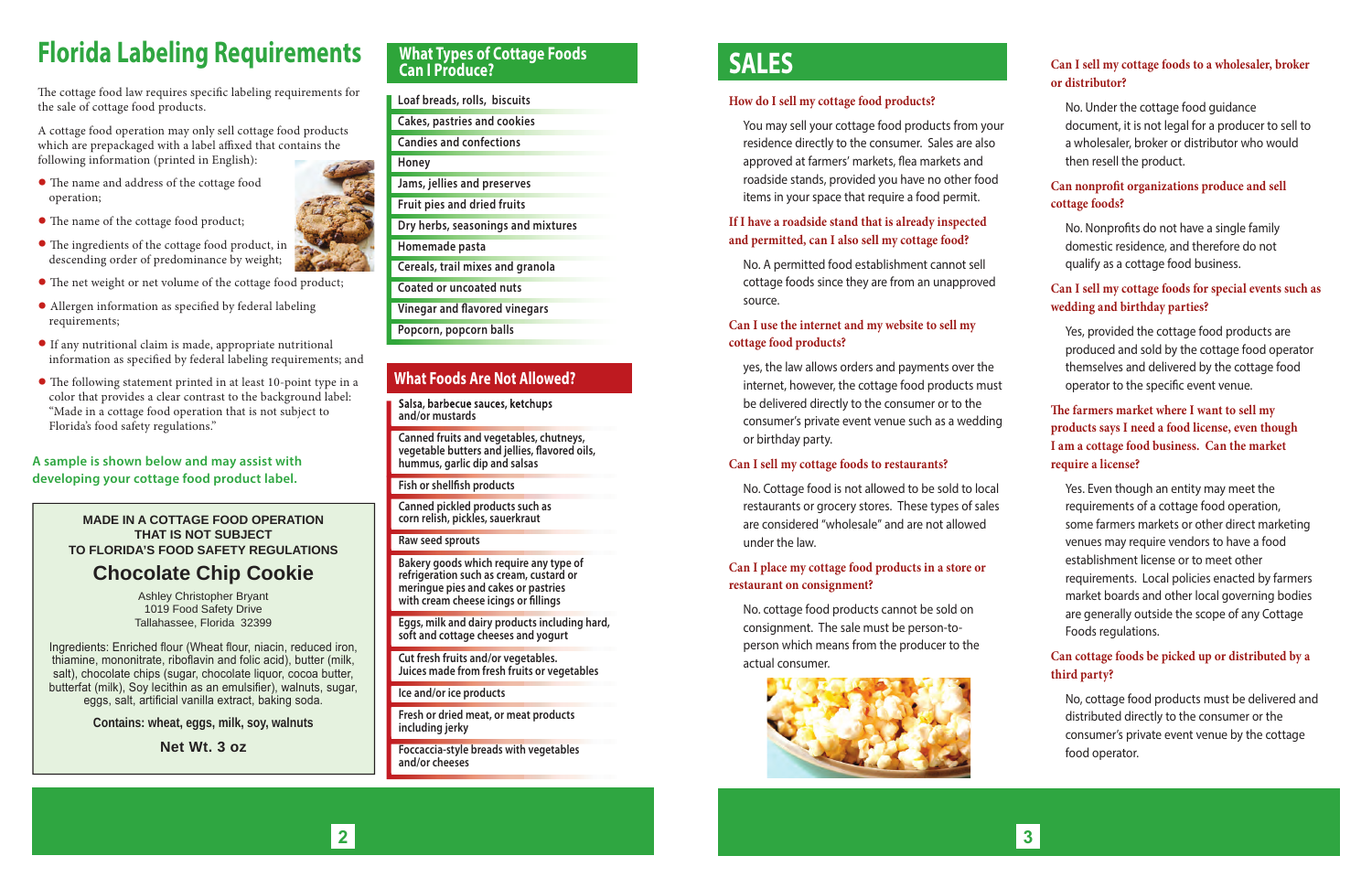### **LABELING**

#### **Can the County or City restrict me from having a cottage food operation?**

Yes. County, city, and local governments can enact laws restricting a cottage food operation in your home. Check with the licensing agency in your area for details.

#### **I lease space in a retail building where I operate a small antique shop. As a cottage food baker, can I sell my own baked goods from my shop under the current Cottage Food Guideline?**

No. Since your small antiques store is not the cottage food operation, you would not be able to sell your cottage food products from this location.

**Can I make cottage food products in an outbuilding on my property, like a shed or a barn?** 

No. Outbuildings such as sheds or barns are not allowed.

**Can I make and sell products from my motor home kitchen, cottage or summer home under the cottage food guidelines?** 



You are not required to have your product analyzed by a laboratory to obtain an official ingredient list. If you use a prepared item in your recipe, you must list sub-ingredients as well. For example, just listing soy sauce is not acceptable. You would need to list "soy sauce (wheat, soybeans, salt)" on your label. Allergen labeling, as specified in federal labeling requirements, must also be included. **If you use a prepared item in your recipe**, you must<br>list sub-ingredients as well. For example, just listing<br>sov sauce is not acceptable. You would need to list

No. Cottage foods may only be made in the kitchen of your primary residence. Second homes, vacation homes or motor homes do not qualify if they are not your primary residence.

#### **Can I make products in a rented kitchen and sell them under the cottage food guidelines?**

No. Cottage food can only be made in the kitchen of our home.

#### **Are there any special requirements for tree nuts labeling for allergens?**

Yes. If your cottage food has tree nuts as an ingredient you must identify which tree nut you are using. For example, if you made nut bread, an acceptable ingredient list would be: Ingredients: wheat flour, water, almonds, salt, yeast. The following would not be acceptable: Ingredients: flour, water, nuts, salt, yeast.

**Am I required to send my products to a laboratory to obtain an official ingredient list, or is it something I can put together on my own?** 

**I am concerned that some of my product ingredients that are not allergens are "trade secrets" and listing all my ingredients would lead to unfair competition. Do I have to list all of my ingredients or can I protect my trade secrets?** 

According to federal regulations (Food and Drug Administration (FDA), 21CFR 101.100g(1)(2)), exceptions to labeling can be made. In particular, if the Commissioner of Food and Drugs finds that alleged secret ingredients are harmless an exemption may be granted. You should contact the FDA to discuss and propose an exemption from labeling.



4 5

#### **Are there any special requirements regarding my home on-site well?**

Only potable water from a properly constructed on-site well or municipal water system can be used.

#### **Are there any concerns related to my home septic system?**

Depending on the nature and volume of the food products you will make for sale, there can be adverse effects to the existing system serving the home. The adequacy of the home system to handle additional wastewater loading can be evaluated by the local health department. The health department can advise you if modifications to the existing system may be needed.

#### **What does allergen labeling, as specified in federal labeling requirements, mean?**

It means you must identify if any of your ingredients are made from one of the following food groups: milk, eggs, wheat, peanuts, soybeans, fish (including shellfish, crab, lobster or shrimp) and tree nuts (such as almonds, pecans or walnuts). If you have an ingredient made with a wheat based product, you can:

- Include the allergen in the ingredient list. For example, a white bread with the following ingredient listing: whole wheat flour, water, salt and yeast. In this example, the statement 'whole wheat flour', meets the requirements of federal law. OR
- Include an allergen statement ("Contains :") after the ingredient list. For example a white bread, with the following ingredients: whole wheat flour, water, sodium caseinate, salt and yeast. Contains wheat and milk. The "Contains" statement must reflect all the allergens found in the product. In this example, the sodium caseinate comes from milk.

#### **Do I have to include my home address on my product labeling or is a post office box sufficient?**

Yes. You must use the physical address of your home kitchen on your product label, not a post office box. The purpose of including an address on product labels is in case of a recall or traceback associated with a foodborne illness complaint or outbreak.

#### **If I make and sell wedding or other specialty cakes, how can I meet the labeling requirements, when I can't stick a label on the cake?**

For cakes that are not easily packaged, you must include all labeling requirements on the invoice and deliver the invoice with the cake. If boxed, the label must be included on the box.

#### **Are pet treats considered cottage food?**

No. The cottage food guidance document applies to human food only.

#### **Can I produce and sell cooked vegetable products, like salsas, tomato sauces, spaghetti sauces, or foccacia bread with roasted vegetables as a cottage food?**

No. Food products made with cooked vegetable products do not qualify under the cottage food guidance document.

#### **Can I produce salsa, barbeque sauce, mustard, and other "wet" products?**

No. These food products must meet significant federal and state requirements.

#### **Can I roast coffee beans in my home kitchen and sell them?**

Yes. You can roast and sell whole bean coffee or ground coffee; however, you may not sell readymade coffee and you may not wholesale the product.